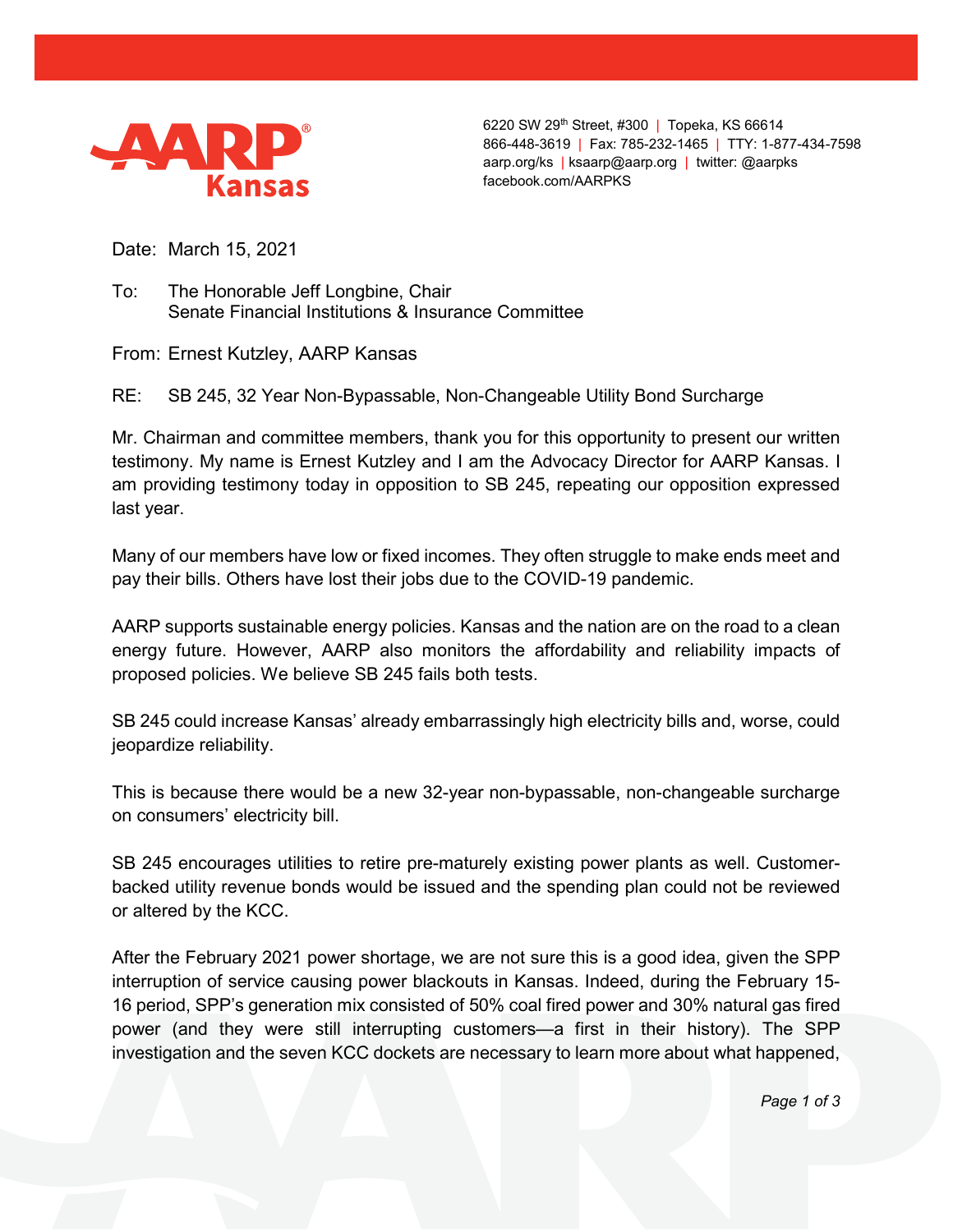and why, before a new law is passed encouraging power plants needed to keep the lights on to close pre-maturely. Then and only then should esoteric matters such as those encompassed by this bill be explored.

Given the pandemic, coupled with the recent power shortages and black outs, Kansas needs to hit the pause button before pursing expensive and unnecessary initiatives like SB 245.

We urge a no vote.

*Page 2 of 3*